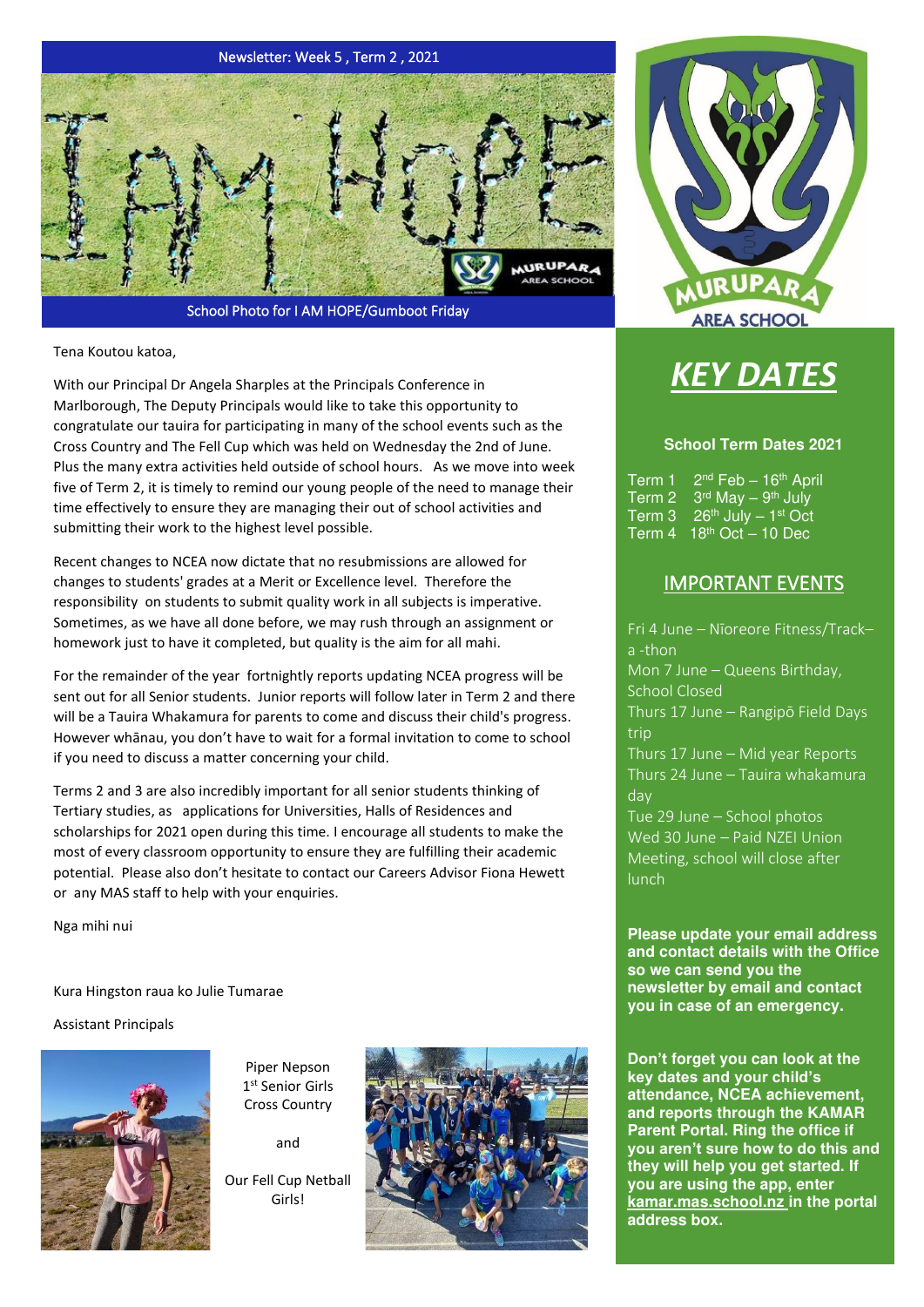## **NĪOREORE NEWS**

Kia ora Whanau

I hope your tamariki have shared some of their learning with you. This term is just flying and so is your tamariki's learning.

The faces say it all! Turning our leftover cream into ice- cream using 2 zip



lock bags, crushed ice, salt, vanilla essence, and sugar. Your Tamariki learned that salt with ice helps to stop the ice melting to fast, manipulating the bag gently gets a better result and so does having a lot of patience. Lots of great oral language. Both these activities show how using our school Uara gives our tamariki strategies to deal with learning especially

when they understand what they need to do and are left to try and sort out any challenges that arise.





## **Student Article**

#### **Butterflies by Arai Harris**

Did you know Butterflies rest on leaves?

Butterflies start as an egg then a caterpillar or Larva they feed on the leaf, they hang



upside down to form the pupa or the chrysalis then back to form a butterfly.

I also learned parts of a butterfly and that a butterfly is an insect because it has 6 legs and 3 parts to its body, its head with compound eyes, thorax and the abdomen.

## **2021 Ivy Merriman and Fell Cup – Student Article**

A huge mihi to our coaches and whānau support -Whaea Jamie, Matua JayDee, Whaea Fluff, Nanny Pauline, Whaea Courtney-Ann and Tyshaun Delamere for



giving up your lunchtimes and afternoons to help support our students over the past 2-3 weeks in readiness for this event. Without your support our tamariki would not have had the results they came away with this week.

Murupara Area School Ivy Merriman and Fell Cup Champs for 2021. Congratulations tamariki mā! Here is a recount of the event by a couple of our students.

On Wednesday, the years 3-4, 5-6 & 7-8 went to the annual Ivy Merriman and Fell Cup Event held in Reporoa. It was freezing cold when we arrived and so misty, we could hardly see in front of us. Our first game was easy because we were all working well together. Our next game was vicious as our opponents were playing dirty and kept pushing us from behind, but it's all good we could handle them, and seriously they were no match for us. We ended up playing against this same team in the final, and they were keen to beat us. It was a tough game but we managed to take out the win. Afterwards we went to the shops as winners and told everyone about our amazing day out in Reporoa. It was a COOL day!!

By Becky Kirk and Francis Pouwhare Adams

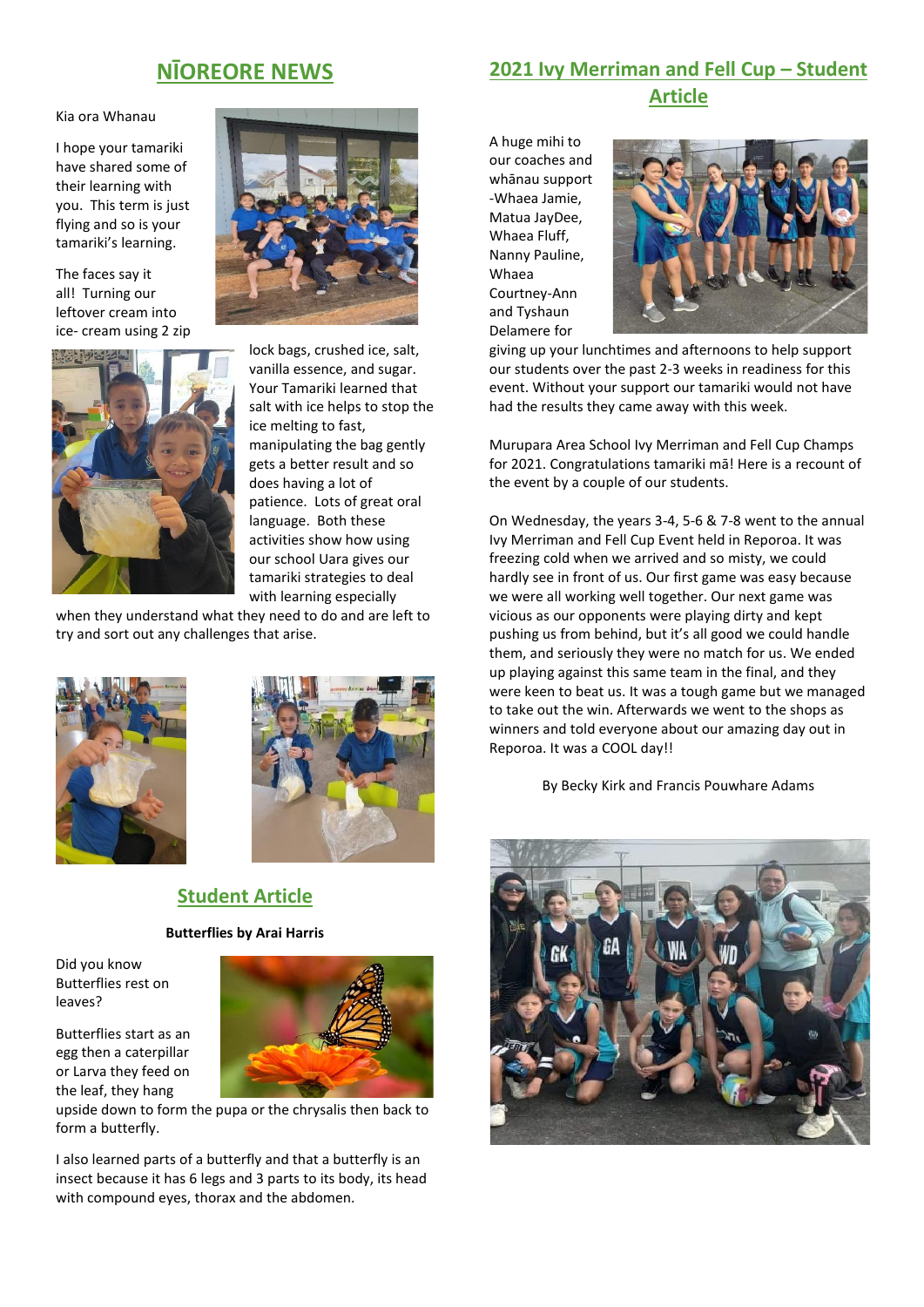## **KĀRANGARANGA NEWS**

Kia Ora Kārangaranga whanau,

We have had a massive few weeks with sports events like Cross country and Fell Cup. In which we came first and some of our students were selected to represent the region.

We also supported the kaupapa of Gumboot Friday. Thank you to all our whanau who encouraged your tamariki to wear gumboots and gave a koha.

Our journalists are busy writing articles to keep you up to date with the latest events in our roopu/hub. The following article was written by Taryn (Year 8).

#### **Murupara Golf Club – Student Article**

Murupara Golf Club is a Rural golf course placed at Galatea 128 Golf Road, alongside the Rangitaiki river. The course is 5654 meters (about twice the height of Mount St. Helens) in length with 18 holes and 72 Pars. The club provides visitors with a welcoming and relaxing atmosphere.



A group of our students are learning to play golf every Friday with one of our teachers, Cameron Galbraith.

They are mentored by two professional golfers Michael Campbell and Scotty Muir from Bay of Plenty Golf. The students who participate in the Golf Programme are as follows: Jayziah Hanuera, Tewarena Hanuera, Pop Max White, Maaki Tupe, Cruz Henare, , Kristopha Robinson, and Leon Nepson.





They all said at the start "we're not nervous, but SUPER excited."

On Friday the 24th May Mike King came down and joined in on the Golf Participation day as part of NZ Youth Week. Once the golfers came back to school, they were all exhausted, and out – muscled. They said that "it was cool they saw Michael Campbell because they learned how to play golf with a professional golfer!"

Student Article by Taryn Poi

## **THE VOICE - MURUPARA**

Awesome opportunity for our Rangatahi to showcase their talents in an awesome community event!! All information below:



#### **SCHOOL CLOSING EARLY WED 30 JUNE**

Please Whanau be advised – there is a paid NZEI Union Meeting on Wednesday 30 June from 2-3pm and the **school will close after students have received their lunch**. If students are unable to go home at this time, please advise us and we can supervise children for that time until 3pm.